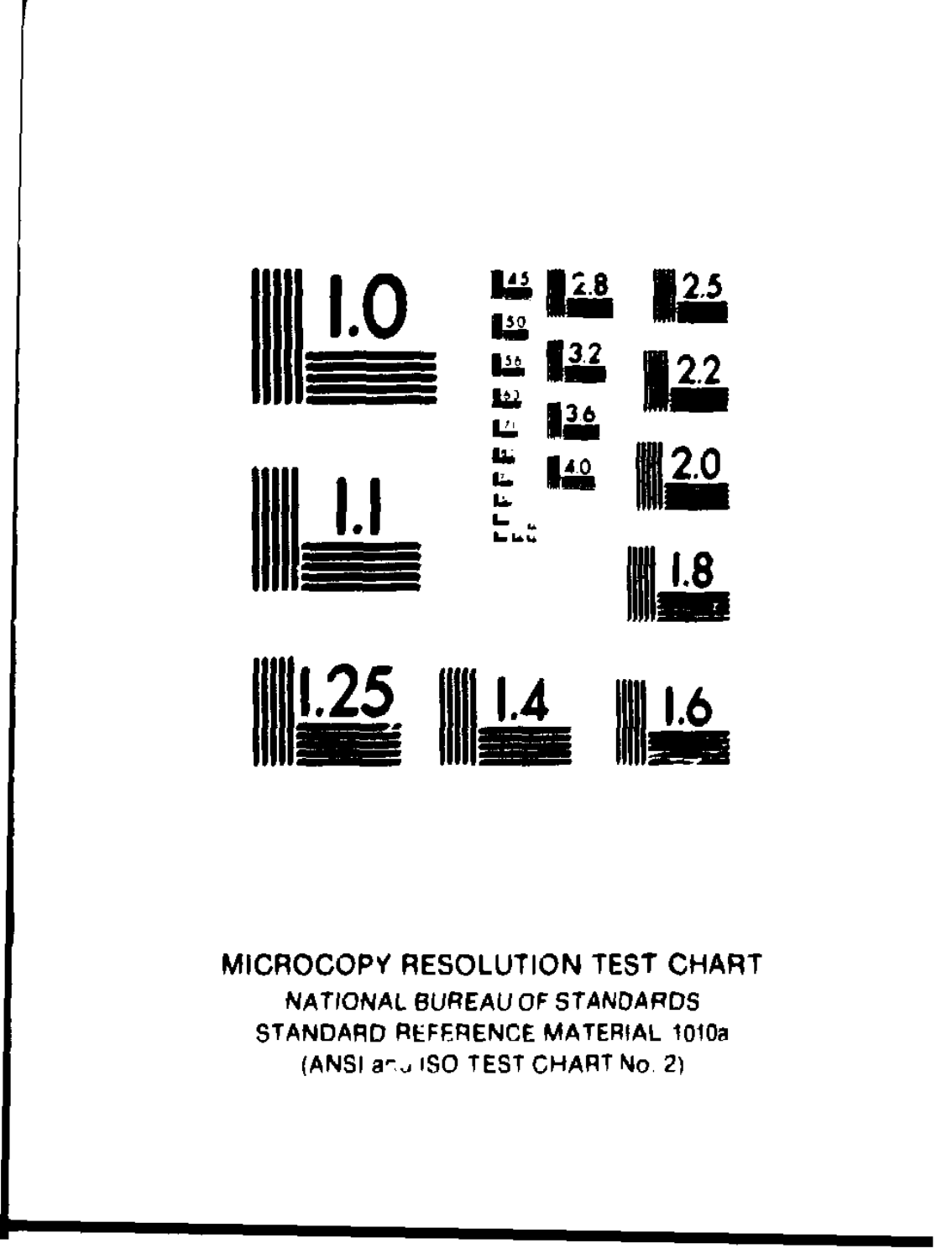**RT/FUS/87/6** 

P. BATISTONI, M. PILLON

# **CALCULATIONS OF TOTAL FUSION POWER** AND SPATIAL DISTRIBUTION OF EMISSIVITY FOR A D-T THERMAL PLASMA (Part II)

178700680

COMITATO NAZIONALE PER LA RICERCA E PER LO SVILUPPO DELL'ENERGIA NUCLEARE E DELLE ENERGIE ALTERNATIVE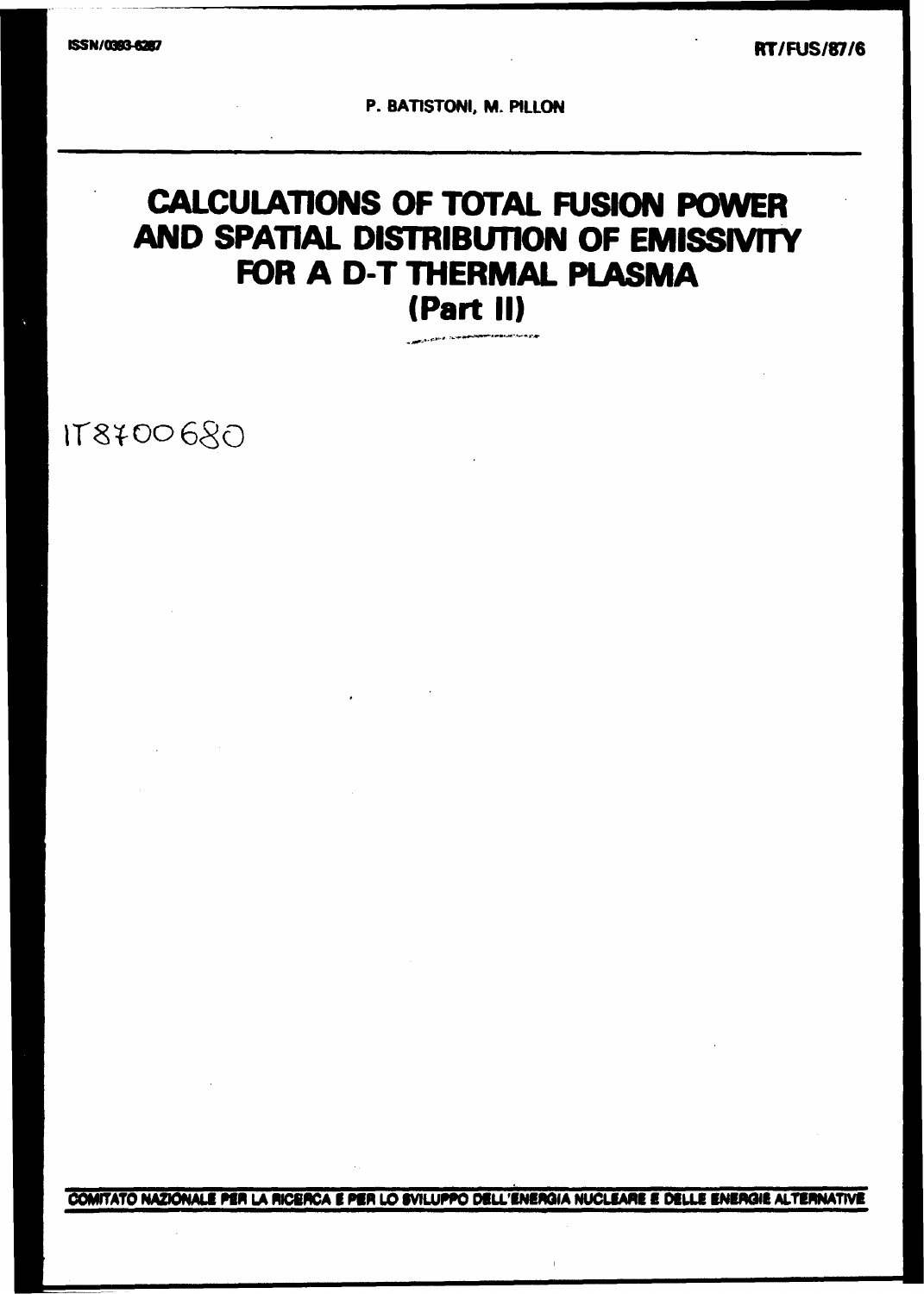

## **COMITATO NAZIONALE PER LA RICERCA E PER LO SVILUPPO DELL'ENERGIA NUCLEARE E DELLE ENERGIE ALTERNATIVE ASSOCIAZIONE EURATOM-ENEA SULLA FUSIONE**

## **CALCULATIONS OF TOTAL FUSION POWER AND SPATIAL DISTRIBUTION OF EMISSIVTTY FOR A D-T THERMAL PLASMA (Part II)**

**P. BATISTONI, M. P1LLON ENEA - Dipartimento Fusione, Centro ricerche energia Frascati** 

**RT/FUS/87/6** 

 $\mathbf{r} = \mathbf{r} \times \mathbf{r}$  , where  $\mathbf{r} = \mathbf{r} \times \mathbf{r}$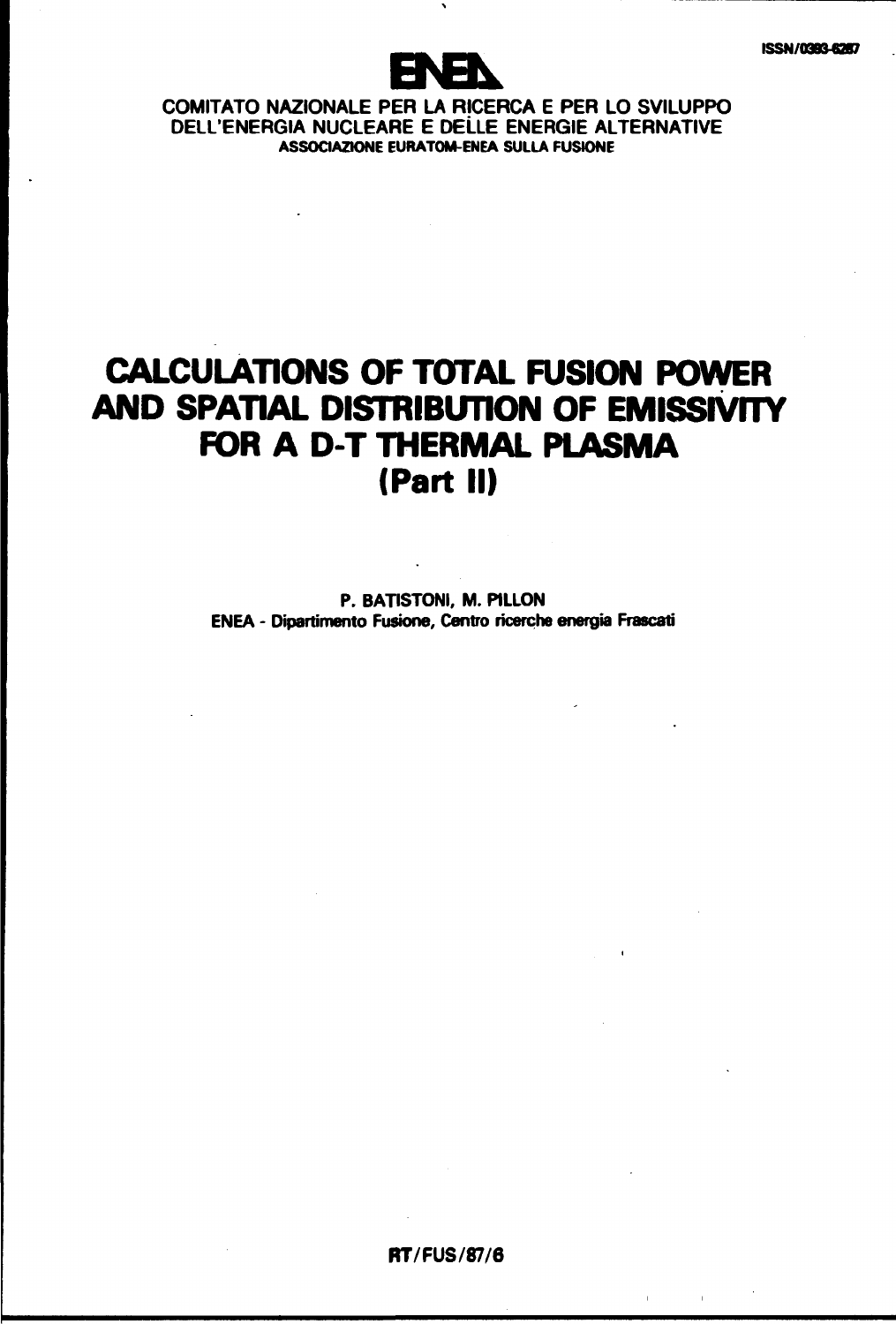Testo pervenuto nell'aprile 1987

This report has been prepared by. Servizio Studi e Documentazione - ENEA, Centro Ricerche<br>Energia Frascati, C.P. 65 - 00044 Frascati, Rome, Italy.

This Office will be glad to send further copies of this report on request.

The technical and scientific contents of these reports express the opinions of the .thors<br>but not necessarily those of ENEA

 $\bar{1}$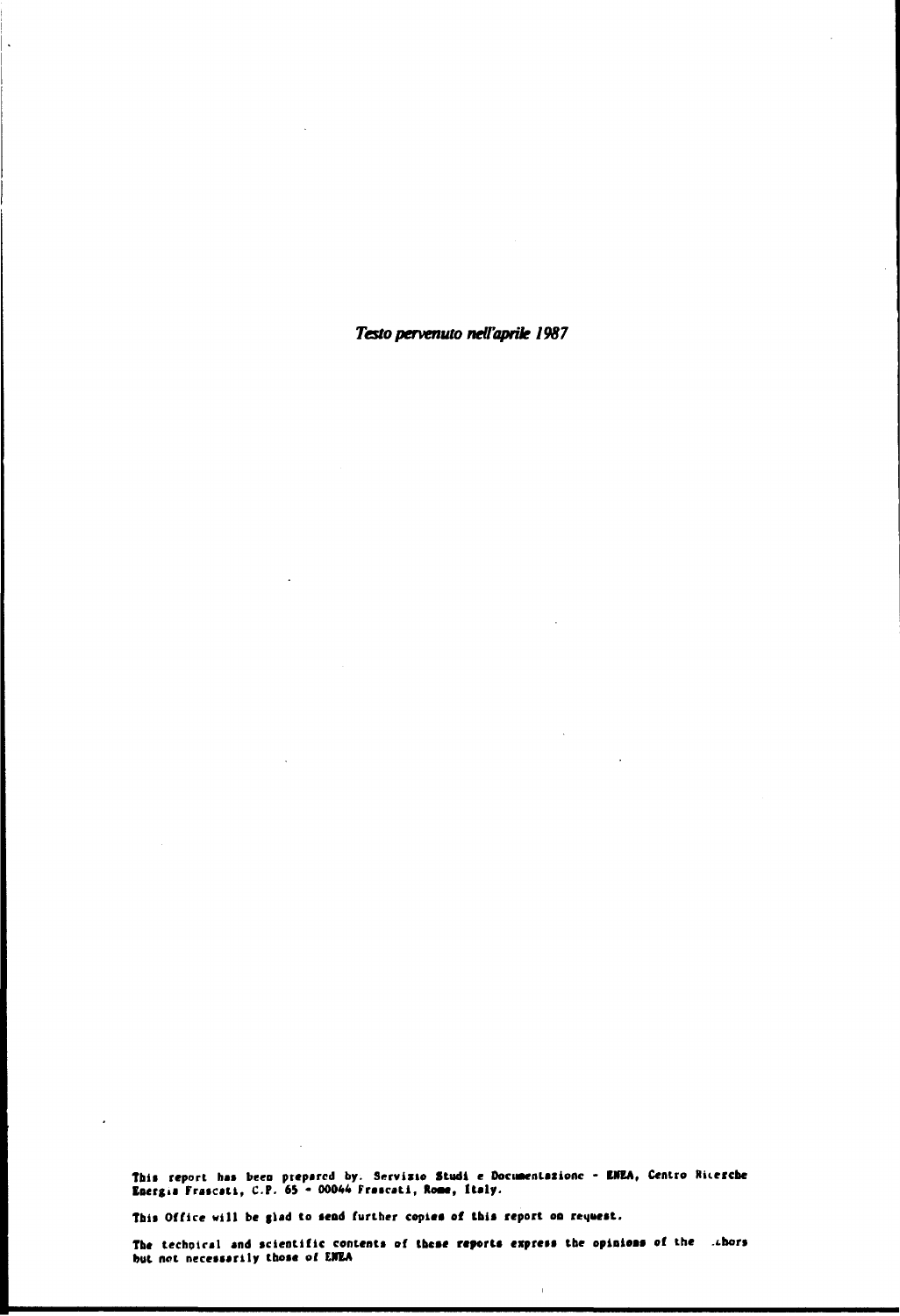#### **SYHMARY**

**The preliminary project of a diagnostic tool to measure the neutron emissivity profile for NET (Next European Torus) with an array of collimators is presented. With the i elp of a neutron transport code the maximum possible number of collimators, compatible with the crosstalk noise and the space available in the NET 2.2.B is determined within these constraints. An array of 17 collimators can be used, and some experimental results are simulated using** *&* **Monte Carlo code. These results are analyzed and an inversion procedure is used to obtain the emissivity profile and evaluate the total fusion power. The results show that the total fusion power can be measured within 10% for different emission profiles.** 

#### **RIASSUNTO**

**In questo lavoro viene presentato il progetto preliminare di una diagnostica per la misura della emissività neutronica del plasma per il NET mediante un insieme di collimatori di neutroni. Con l'ausilio di un codice di trasporto neutronico viene studiato il massimo numero di collimatori compatibile con gli accessi disponibili ed il rumore di fondo risultante, per una macchina i cui parametri corrispondono a quelli del NET 2.2.B. Un insieme di 17 collimatori viene considerato fattibile e con l'ausilio di un codice Monte Carlo vengono simulati i risultati sperimentali. Con l'ausilio di una procedura di inversione i risultati vengono invertititi per ottenere il profilo d'emissività neutronica e la potenza totale di fusione. I risultati mostrano che con questo progetto è possibile ottenere una precisione della misura della potenza di fusione intorno al 10% per differenti condizioni di emissività neutronica.**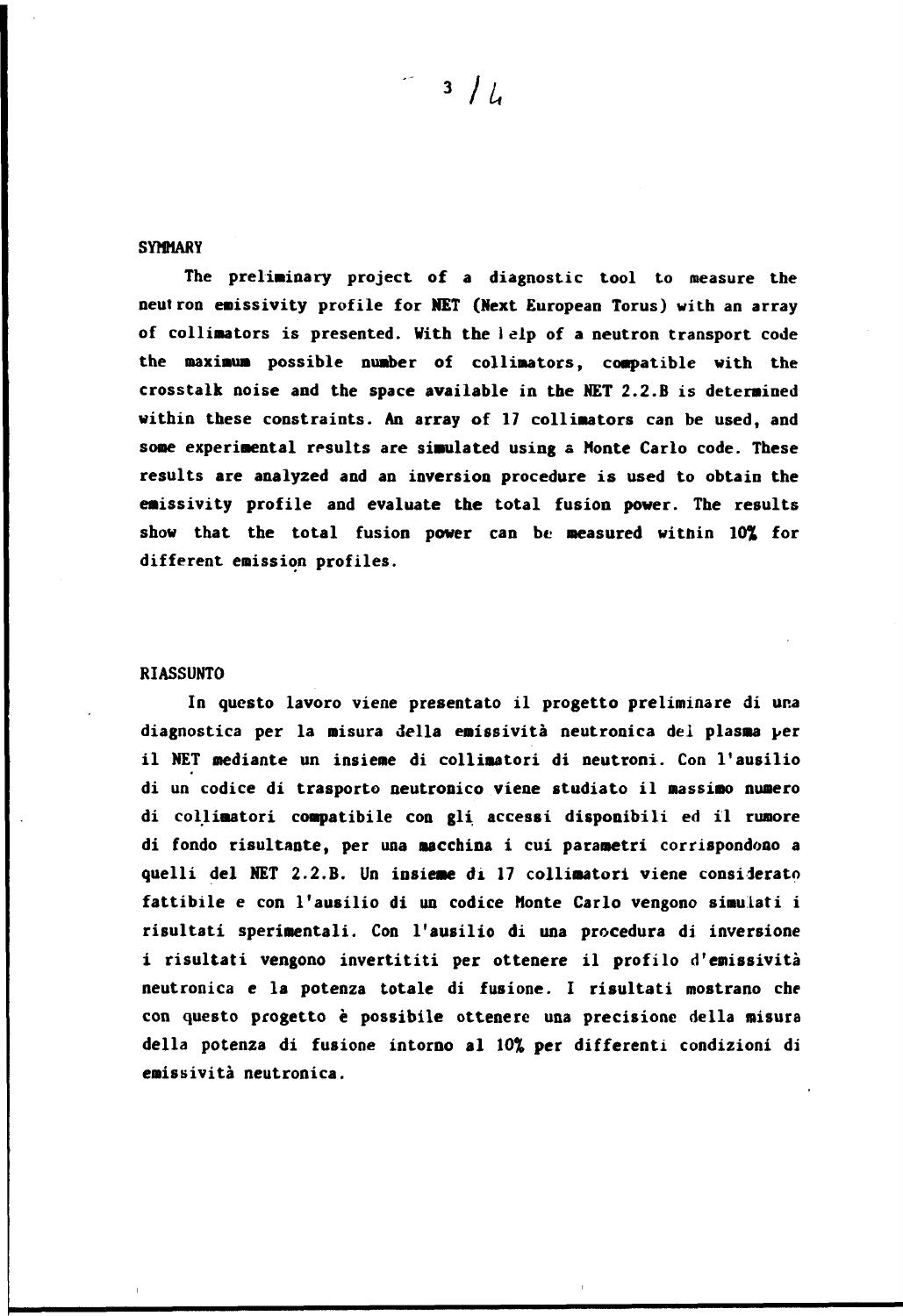#### **INTRODUCTION**

**The present work represents a feasibility design of a monitor for the fusion power distribution- in a thermal burning D-T plassa consistent with the NET 2.2.B configuration (see Table I). In a previous work [1] (hereafter referred to as Ref. 1), a siaple sonitor geoaetry consisting of five collimators was considered, and the neutron fluxes at the detectors were calculated by a Monte Carlo code, assuming three different spatial distributions of the eaissivity. The fluxes were assuaed as experimental data and the eaissivity profiles and rates were calculated by an inversion procedure leading to the conclusion that choice of wilticolliaator apparatus was not suitable to reconstruct the spatial distributions with the required accuracy.** 

- **The development of the project is presented as follows: - First (Chap. I), the largest possible nuaber of collimators compatible with the\* access in the machine is determined by calculating, with a neutron transport code [2], the minimum'distance between collimators allowing for sufficient shielding. This calculation leads to a new design of the aulticolliaator and to an evaluation of the cross talk scattering by considering two extreme physical conditions of the burning plasma (see Table II and Fig. 3) which seea to be the most critical. The first condition is characterized by flat profiles of density and temperature, and it is show» in Ref. 1 that in this case the notable indetermination in calculating the emissivity profile is due to the inversion procedure. This situation requires the largest possible nuaber of collimators. The second condition is characterized by very peaked profiles of density and temperature, as suggested by the NET Team [3], and since in this case the largest crosstalk background is expected in the external channels, it requires the largest possible amount of shielding between channels, thus limiting the number of collimators.**
- **Then (Chap. II), a numerical experiment is carried out for the determination of the neutron fluxes at the detectors assuming the preceding physical situations. Finally the experimental data (sum of the signal and the crosstalk noise contributions) are inverted in order to obtain the emissivity profiles and evaluate the total fusion power.**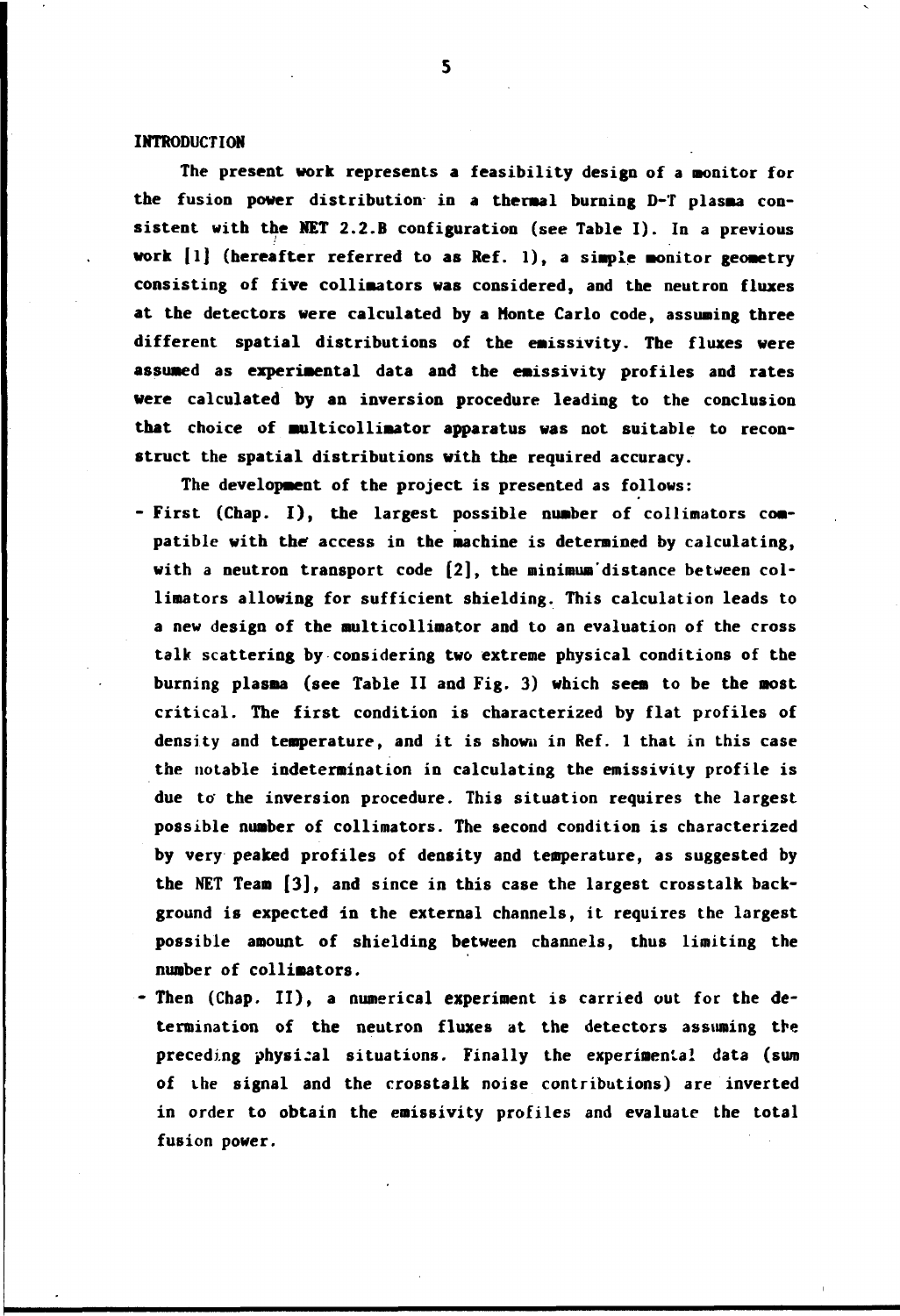**TABLE I** 

| Plasma minor radius (a)      | $136.8 \text{ cm}$ |  |
|------------------------------|--------------------|--|
| Plasma major radius (b)      | $518.3 \text{ cm}$ |  |
| Plasma aspect ratio          | 3.79               |  |
| Plasma elongation            | 2.09               |  |
| Triangolarity                | 0.7                |  |
| Average ion temperature      | keV<br>10          |  |
| D-T density (volume average) | 1.0E+14 $cm-3$     |  |
|                              |                    |  |

## **TABLE II**

**Flat Profile**   $T(r) = \hat{T} (1-(r/a)^2)^{T}$ **N**(r) =  $\hat{N}$  (1-(r/a)<sup>2</sup>)<sup>u</sup>N **f** = 15 keV  $\alpha_{\rm T} = 1$   $\langle T \rangle = 10$  keV  $\hat{\mathbf{N}}$  = 1.3x10<sup>14</sup> cm-<sup>3</sup> <br>**a**<sub>**u**</sub> =  $\frac{1}{2}$  <br>**b**  $\langle \mathbf{N} \rangle$  = 10<sup>14</sup> cm-<sup>3</sup> **Peaked Profile**   $T(r) = \hat{T}_1 (1-(r/a)^2)^{d}T + \hat{T}_2(1-2r/a)$  $N(r) = N_1 (1-(r/a)^2)^{10}T + N_2(1-2r/a)$  0 <  $r < \frac{a}{2}$  $T(r) = \hat{T}_1 (1-(r/a)^2)^{\alpha} T$ **N(r)** =  $\hat{N}_1$  (1-(r/a)<sup>2</sup>)<sup>u</sup>N  $\frac{a}{2}$  < r < a **t**<sub>1</sub> = 7.5 keV **f**<sub>2</sub> = 16.5 keV **a**<sub>**f**</sub> =  $\frac{1}{2}$  <T> = 10 ke  $\hat{N}_1 = 0.65 \times 10^{14} \text{ cm}^{-3}$   $N_2 = 3.35 \times 10^{14} \text{ cm}^{-3}$   $\alpha_N = \frac{1}{2}$   $\langle N \rangle = 10^{14} \text{ cm}^{-3}$ 

 $\ddot{\phantom{0}}$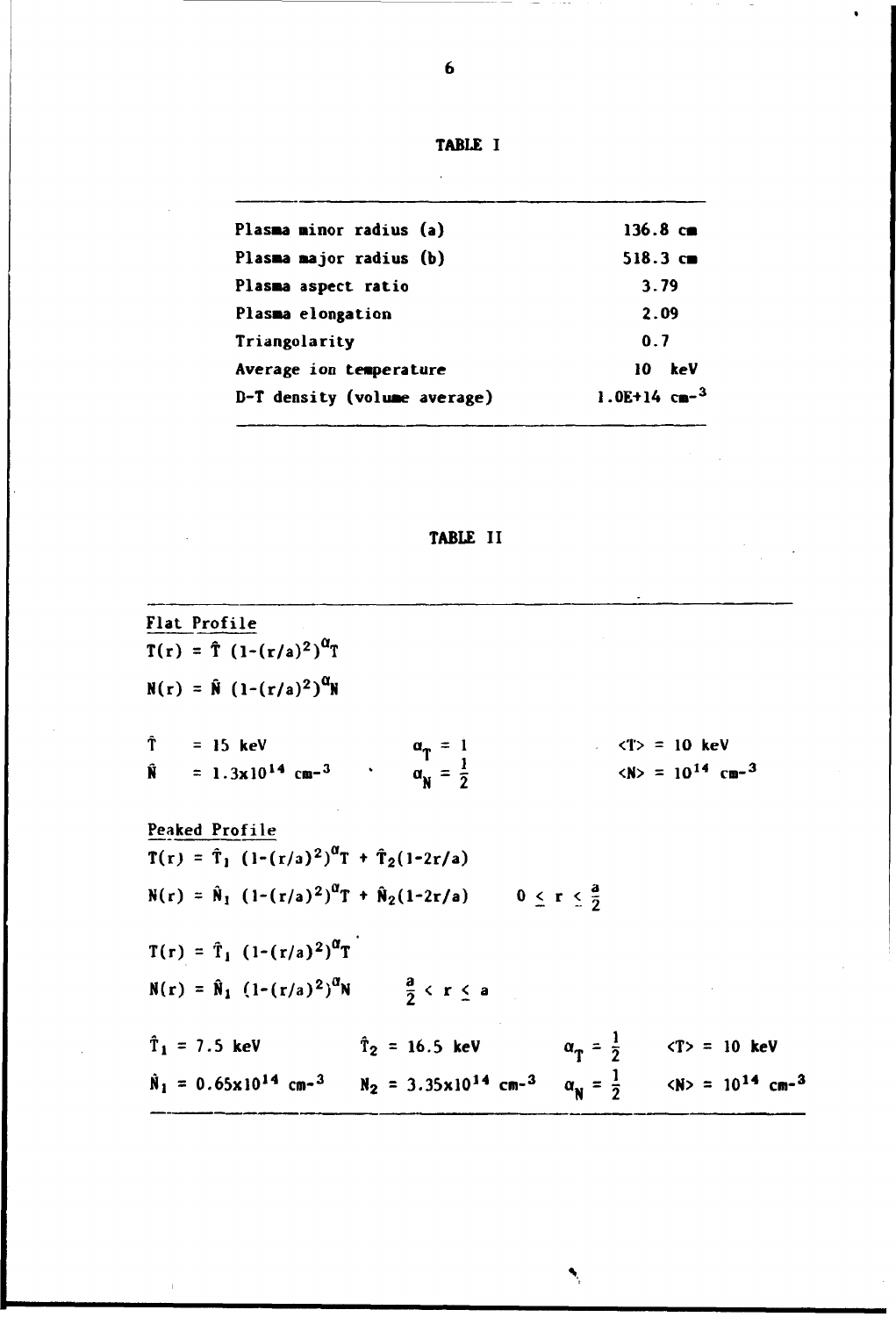**The sensitivity of the experimental method is discussed in relation to the different cases considered by comparing the inverted emissivity and calculated rates with the theoretical ones, the •inimum requireaent being that the calculated rates should differ by less than 10% from the theoretical ones.** 

### **I. MULTICOLLIMATOR DESIGN**

**The NET plasma is an extended neutron source. The possibility of detecting neutrons coming from a specific volume of plasma requires an accurate design of the multicollimator system. Neutrons in fact, have a finite probability of crossing bulk materials without losing much energy. Two possible sources of noise can affect the true signal of the detectors .at the end of an array of collimators: the crosstalk between the channels, and the background coming from those neutrons scattered by the structure around the detectors and the shield of the multicollimator itself. In the present work only the crosstalk noise is considered and the amount of material necessary to reduce it below a specific value is calculated. Crosstalk limitation requires a minimum spacing between the channels for a given material of the shield and a given length and diameter of the channels. Some analytic calculations have been performed to get a first tentative choice of the thickness of. the shield and the spacing between the channels. The requirement was that a neutron coming from a region not seen from the central channel should be attenuated at least a factor one thousand before giving a contribution to the central detector, neglecting scattering and energy degradation of the neutron. This preliminary calculation leads to a design which consists of a bulk shield of borafed SS316**  coolen with water (the same type of outboard shield proposed for **NET [4]) located inside an RF port flush with the vacuum chamber. The shield fills the whole height of the port and is 60 cm thick and 60 cm wide. Seventeen channels of length 425 cm and internal diameter 11 cm, spaced 25 cm apart, pass through the shield (Fig. 1). The diameter and the length of the channels, and therefore the number of the collimators, have been chosen in such a way a spectrometer with an efficiency of about 10-<sup>s</sup> [5] could be used at the end of each collimator.** 

**Using a more sensitive detector these dimensions could be changed**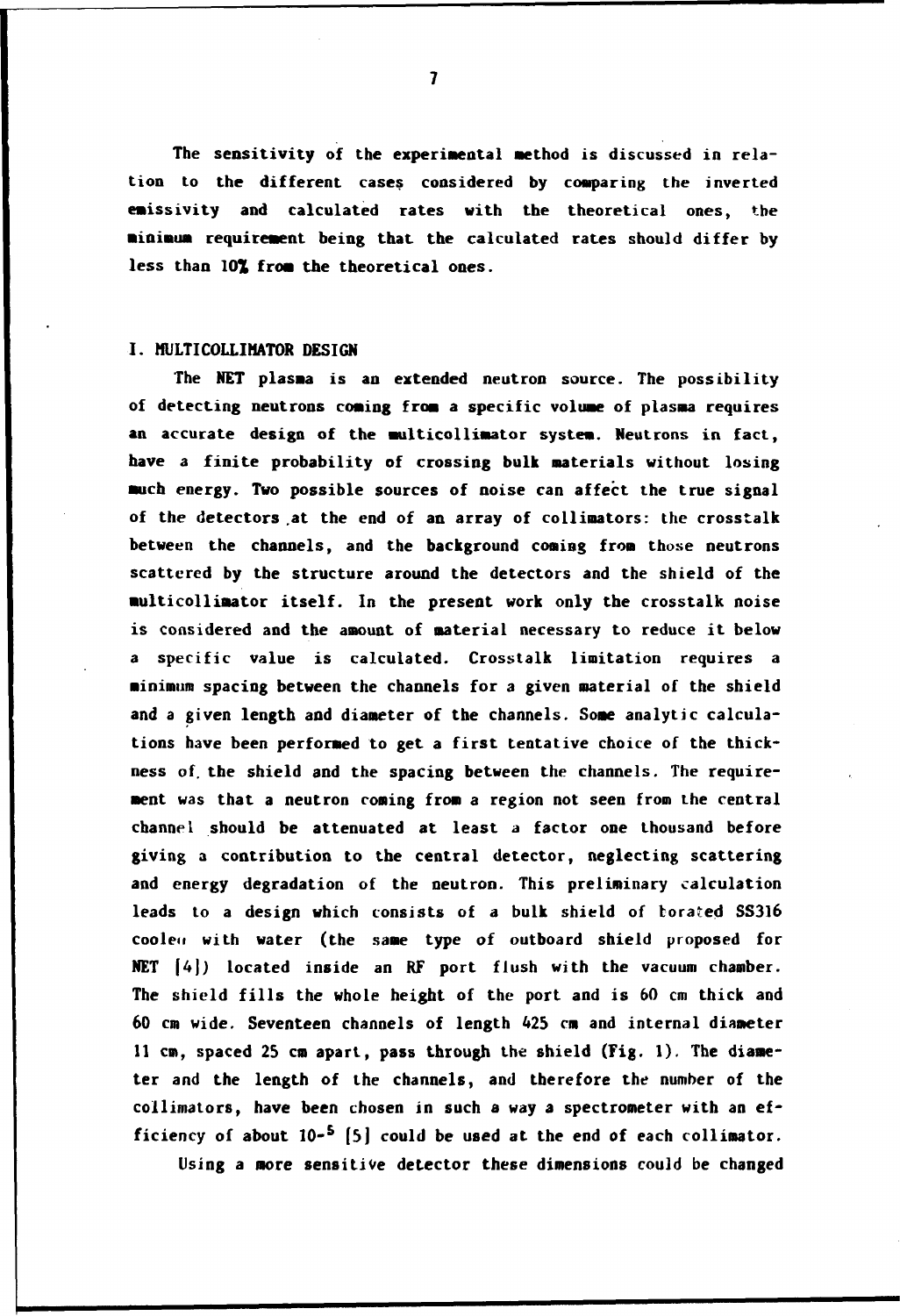

**Fig. 1 Scheaatic view of a toroidal segment containing the front part of the milticollimator in a radio frequency port** 

**and the spacing between the channels could be reduced, permitting a greater number of collimators. Also the choice of a better shield material, compatible however with the NET environment, can improve the performance of the multicollimator.** 

**For this configuration the crosstalk has been calculated in a simplified way. A neutron transport code MCNP [2] has been used to give an estimate of the noise expected. A neutron point source has been fcoved along the vertical axis of the poloidal section, from the axis of the central channel up to the plasma edge. In Table III the fluence per source neutron in the central channel is reported as a function of**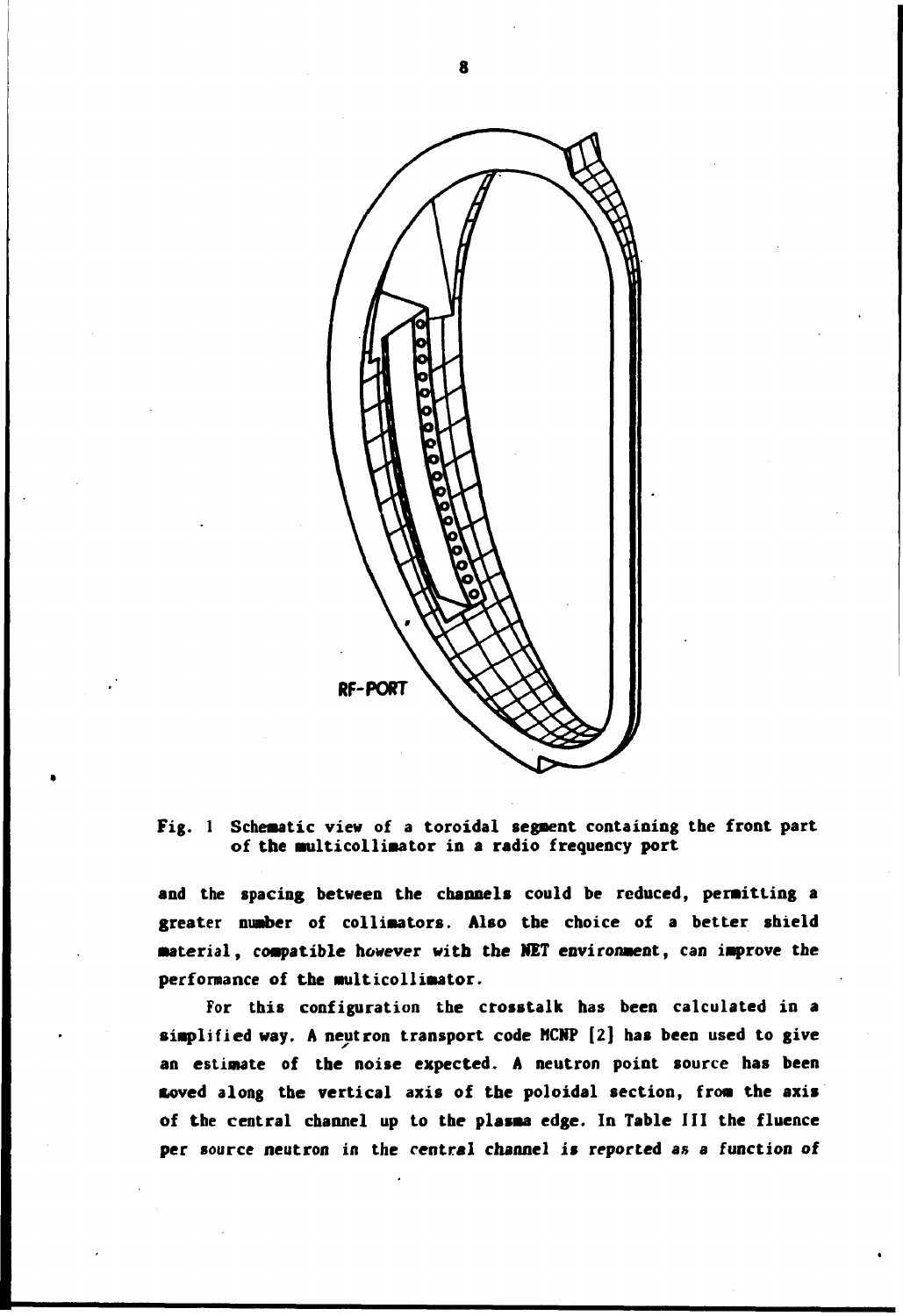| Source Distance from Central<br>$axis$ (cm)<br>$\sim t$ | Neutron Fluence per Unit Source<br>in the Central<br>Channel $(n/cm2)$ |  |
|---------------------------------------------------------|------------------------------------------------------------------------|--|
| 0.0                                                     | $1.4x10-9$                                                             |  |
| $\mathbf{S}_{\perp}$<br>12.5                            | $1.0x10-9$                                                             |  |
| 25.0                                                    | $2.2 \times 10^{-10}$                                                  |  |
| 37.5                                                    | $1.5x10-10$                                                            |  |
| 50.0                                                    | $7.4 \times 10^{-11}$                                                  |  |
| 62.5                                                    | $5.2 \times 10^{-11}$                                                  |  |
| 75.0                                                    | $2.9x10 - 11$                                                          |  |
| 87.5                                                    | $2.2 \times 10^{-11}$                                                  |  |
| 100.0                                                   | $1.5 \times 10^{-11}$                                                  |  |
| 112.5                                                   | $1.0x10-11$                                                            |  |
| 125.0                                                   | $7.5 \times 10^{-12}$                                                  |  |
| 137.5                                                   | $5.5 \times 10^{-12}$                                                  |  |
| 150.0                                                   | $4.0x10-12$                                                            |  |
| 162.5                                                   | $2.9x10 - 12$                                                          |  |
| 175.0                                                   | $2.2 \times 10^{-12}$                                                  |  |
| 187.5                                                   | $1.7x10-$ <sup>12</sup>                                                |  |
| 200.0                                                   | $1.4x10-12$                                                            |  |
| 212.0                                                   | $1.1x10 - 12$                                                          |  |

**TABLE III** 

the distance of the source from the axis of the central channel. The **energy cutoff of the calculation is 12.0 MeV, which is supposed to be the cutoff threshold of the detectors. In Table III the signal fro» the source located on the axis of the central channel is due to the neutrons scattered in the channel itself, while the direct (uncollided) fluence is 2.48xI0-<sup>7</sup> n/cm<sup>2</sup>. The different neutron source profiles have been sketched as 35 point sources (2x17+1) (see Fig.** *2),* **unifomly distributed along the vertical axis of the poloidal section, assigning to each one the corresponding eaission intensity. The total background due to the crosstalk has been calculated for every detector by sunaing all the contributions. Figure 4a shows that in the case of the flat**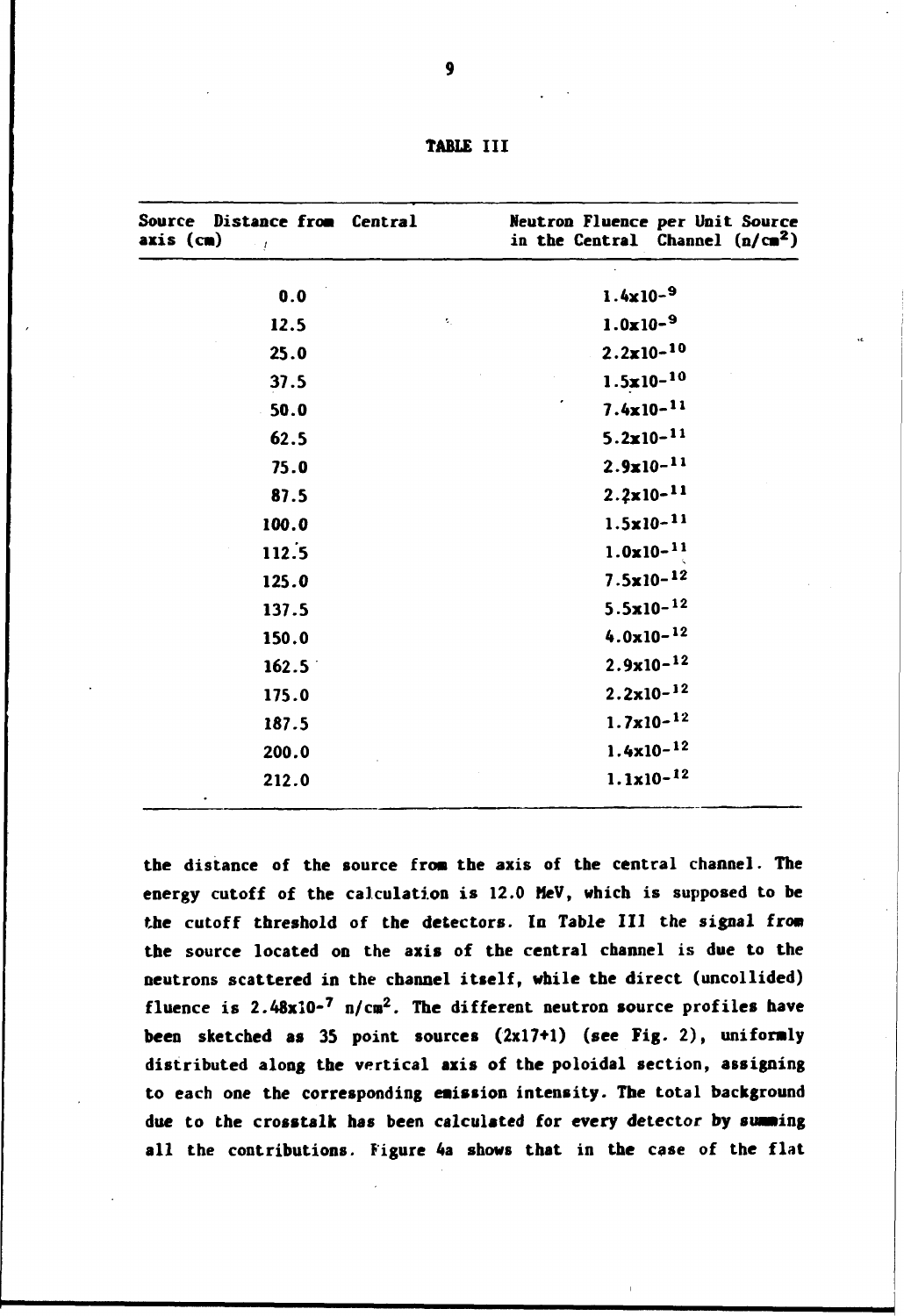

**Fig. 2 Section of the muiticollinator array showing the point sources location used for the calculation of the crosstalk noise** 

**profile, the largest noise to signal ratio is obtained for the most external channels but still at a very acceptable level (~ 2%).For the peaked profile, on the contrary, high noise to signal ratios (< 30%) are obtained for the outer channels because of the steep slope of the source profile (see for comparison Fig. 3 and Fig. 4b).** 

**Whether these relative values of the background are acceptable or not is evaluated by reconstructing the source spatial distribution including the crosstalk background, and comparing it with the theoretical distributions.**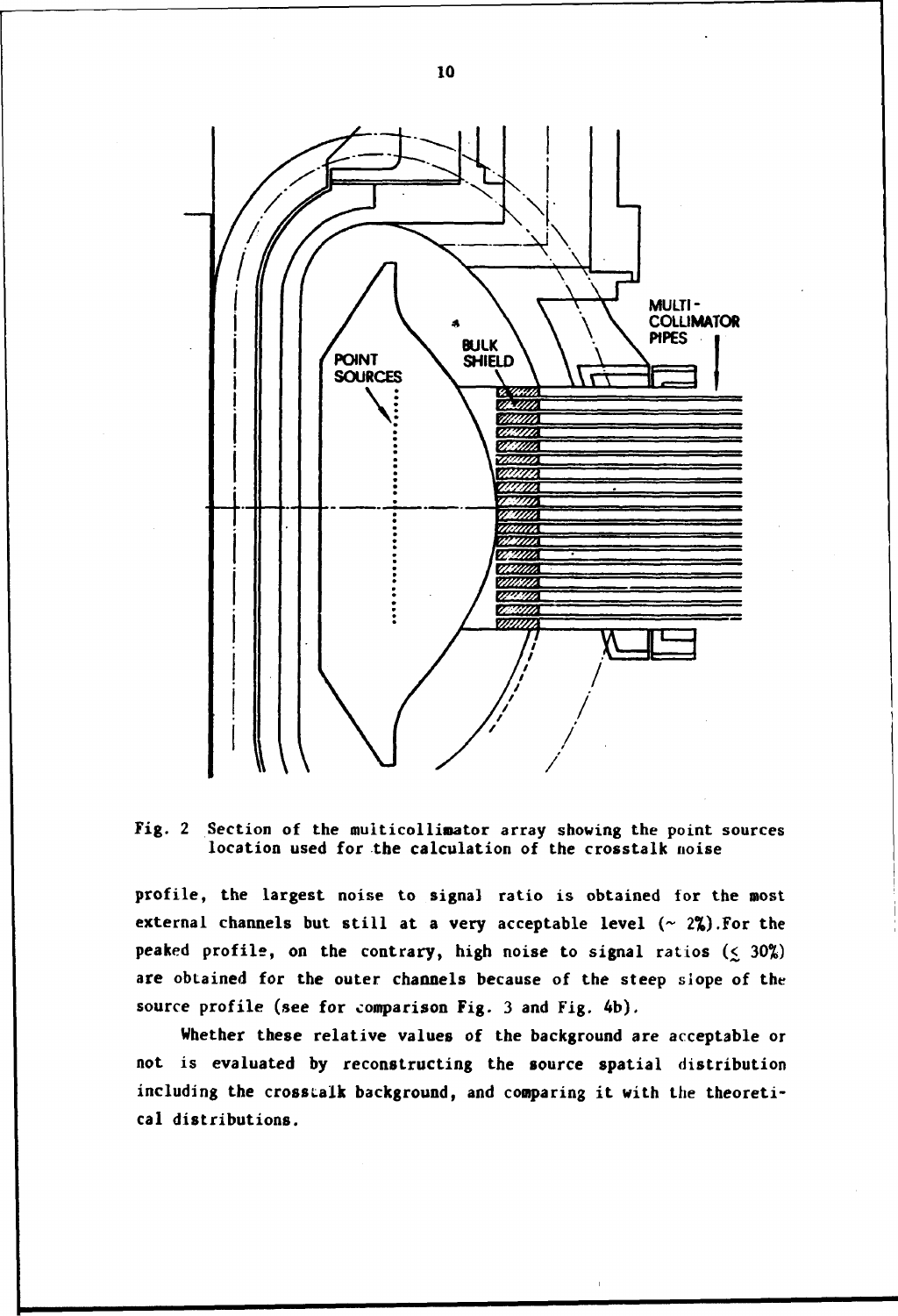

**Fig. 3 Theoretical emissivity profiles considered in the computation** 

## **II. THE NUMERICAL EXPERIMENT**

**In order to evaluate the sensitivity of the experimental method for the determination of the fusion power distribution, an experimental measurement is simulated for the NET D-T maxwellian plasma. The neutron fluxes at the detectors locations are determined taking into account the true spatial distribution of the burning plasma. With the assumed multicollimator geometry, there is no overlapping of the plasma volumes seen by the channels. The direct signals at the detectors are calculated by a Monte Carlo code (see Ref. 1 for more details) by dividing the plasma volume into D-shaped shells in which density and temperature, and then emissivity [6] are considered constant. Figures 5a and 5b show for both cases the ideal fluxes and the true ones which include the crosstalk noise previously evaluated. These results are then treated as experimental data and are used to reconstruct the emissivity profiles by means of a standard inversion procedure, assuming that the shape of the magnetic flux surfaces is symmetric with respect to the equatorial plane and known from magnetic measurements.**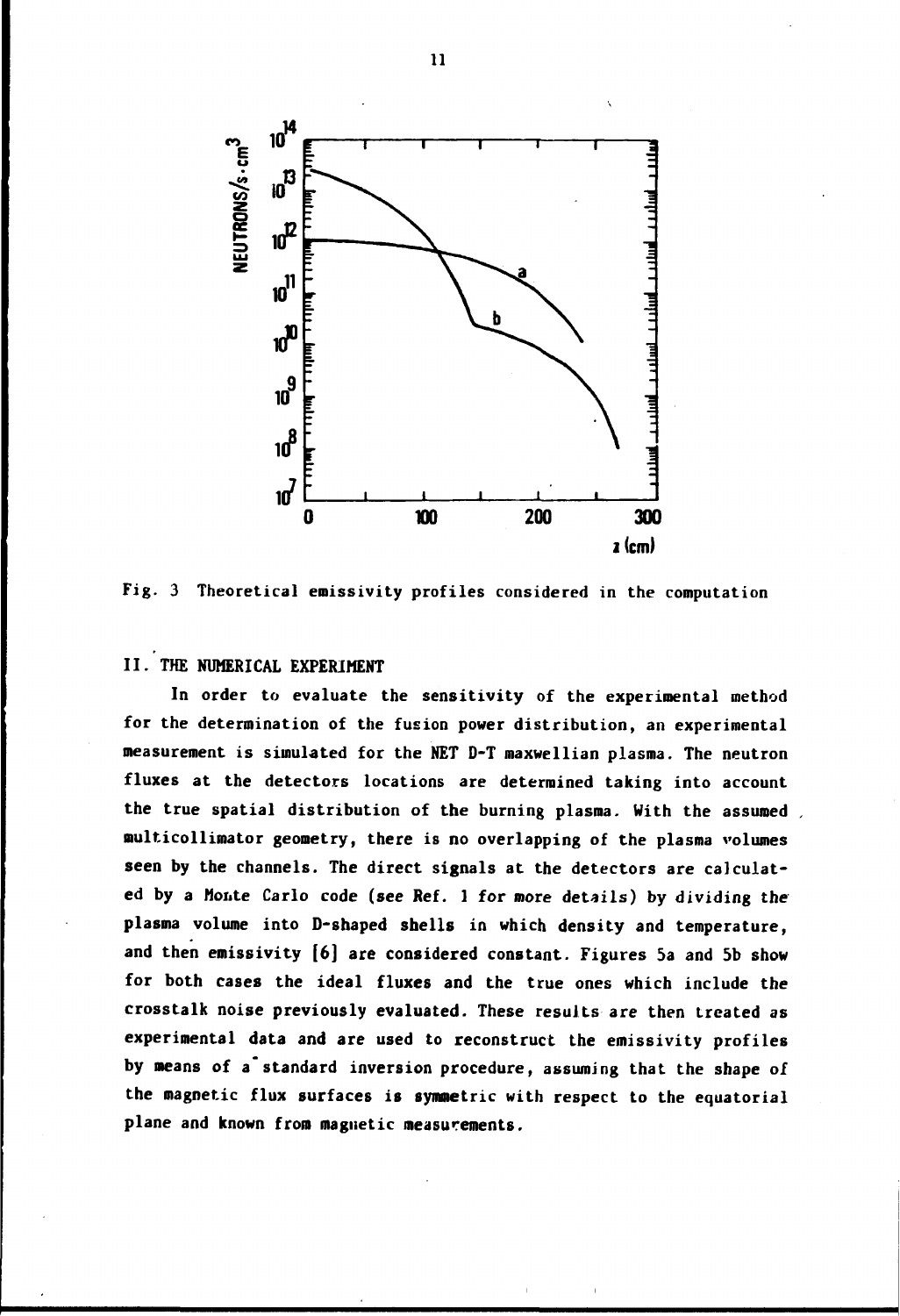

**Fig. 4 Noise (due to crosstalk) to signal ratios for a) flat profile, b) peaked profile**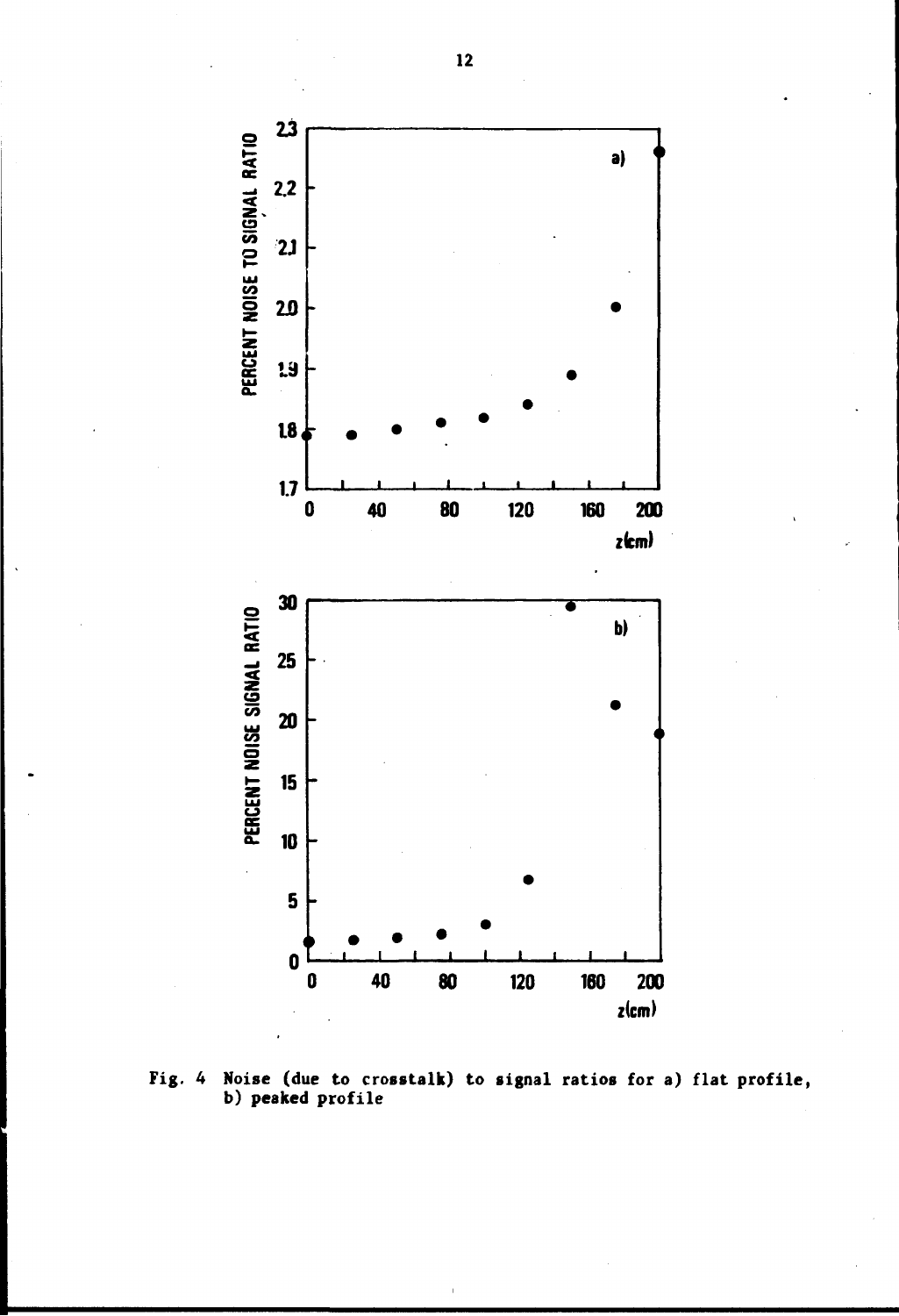

Fig. 5 Fluxes at the detectors  $(n/sec \cdot cm^2)$  for a) flat profile,<br>b) peaked profile. The dots represent the ideal fluxes, while<br>the squares represent the true (ideal plus crosstalk) fluxes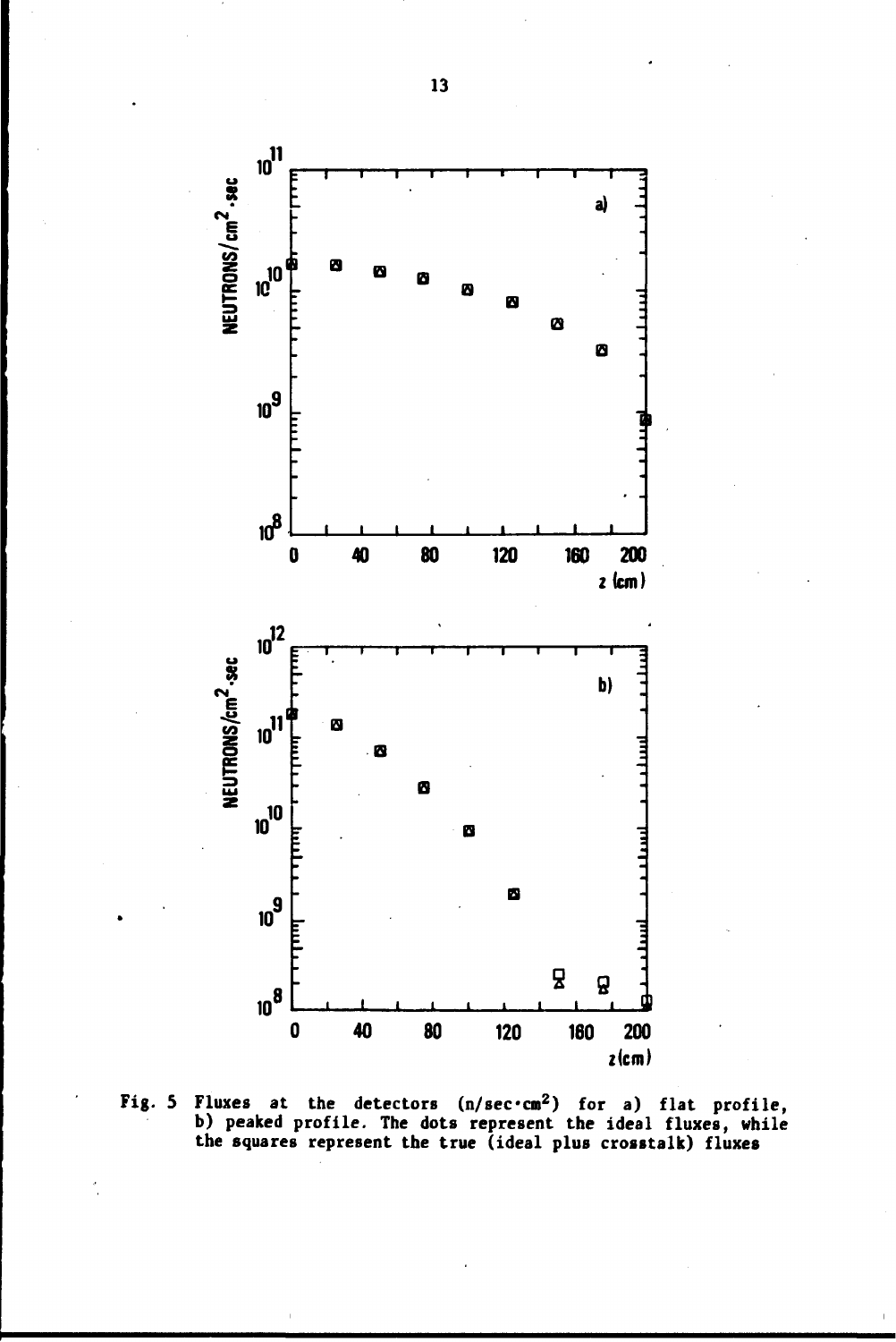

**Fig. 6 Comparison between theoretical emissivity ditributi on (curve) and distribution calculated by Abel inversion starting from ideal data (full line histogram) and true data (dashed line histograu) for a) flat profile, b) peaked profile**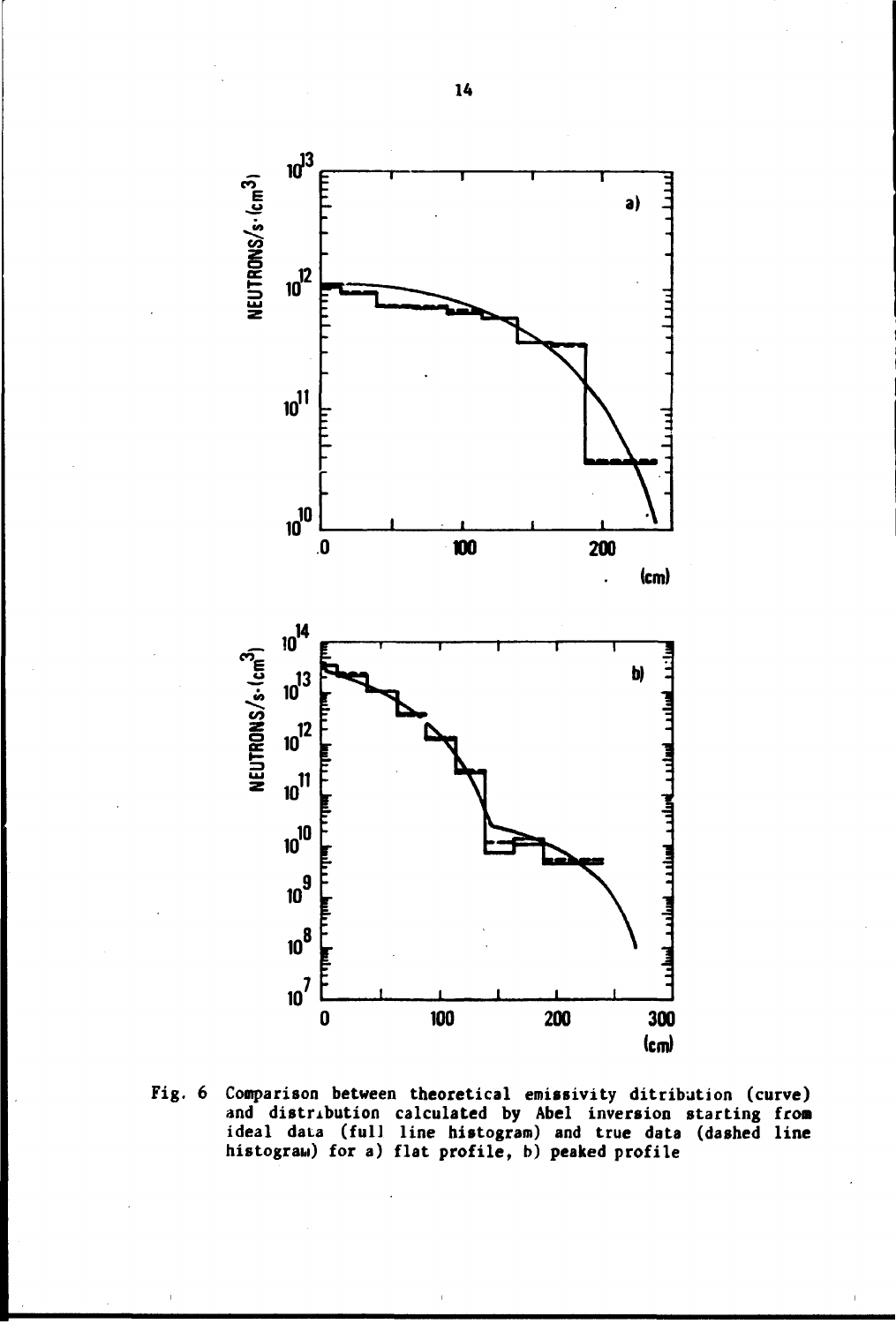| <b>TABLE</b> | TV |
|--------------|----|
|--------------|----|

|                   | Theoretical<br>rate | Calculated rate<br>without crosstalk | Calculated rate with<br>crosstalk |
|-------------------|---------------------|--------------------------------------|-----------------------------------|
| Flat<br>Profile   | $0.97x10^{20}$      | $0.91x10^{20}$                       | $0.92x10^{20}$                    |
| Peaked<br>Profile | $0.36x10^{21}$      | $0.38x10^{21}$                       | $0.39x10^{21}$                    |

#### **III. RESULTS AND CONCLUSIONS**

**The results are presented in Figs. 6 and show' good agreement in the case of the. peaked profile and acceptable agreement for the flat one. The total rates reported in Table IV are also in accordance with the theoretical rates within 10%. The presence of crosstalk noise is negligiable in the flat case and has very few consequences even in the peaked case since the higher noise to signal ratios are found only for the external channels where the emissivity is three orders of magnitude smaller than for the central channel.** 

**In the present work the feasibility of a neutron source profile monitor has been investigated for the NET machine. The projected multicollimator consisting of 17 channels fits the required accuracy (10%) in the measurement of the total fusion power.** 

**A complete project would require a suitable choice of detectors compatible with the magnetic noise constraints, and an investigation of the background noise coming from the machine itself and from the structure around it.** 

**This work was supported by the EURATOM/Fusion Programme - NET Project under contract No 180/84-12/FU-I/NET.**